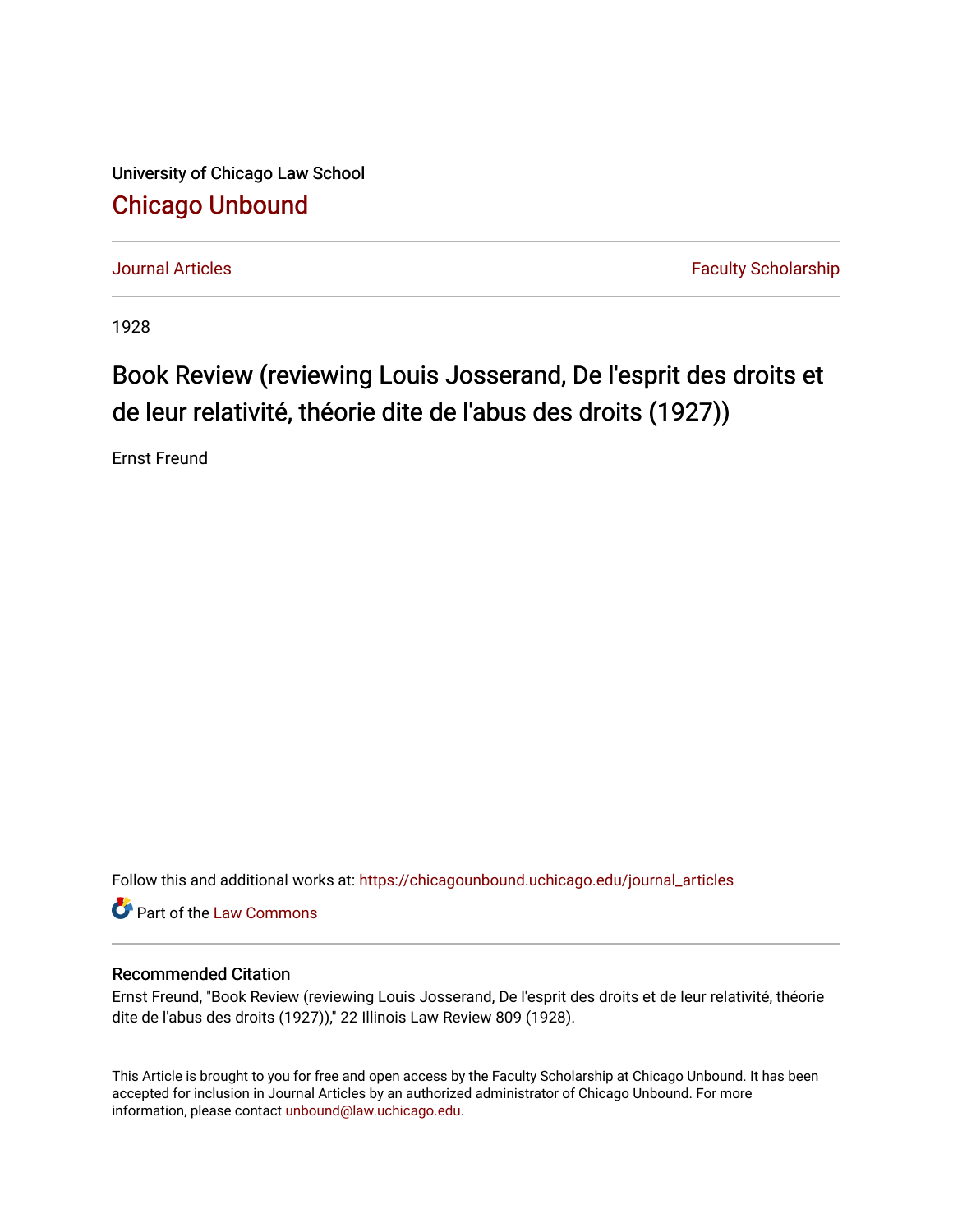ternational law and organization. It is still the skeleton in the cupboard of every foreign office. And still the orators of the League of Nations, which has gone far to deprive it of its last vestiges of substance, pay it lip service. The League is not, they say, and never can be, a super-state; it is a free association of sovereign states. There is a terror in the word "super-state" which makes them close their eyes to the obvious fact that exactly in the measure in which they contribute to the success and power of the League they increase its approximation to the "civitas maxima." It is as though they must at all costs keep up the form of struggle against a process of biological evolution.

When nationalism revolts, the lawyer is often scapegoat for the politician. In their devotion to humanity, the representatives of governments would pledge their principals to unreserved cooperation, if the lawyers had not warned them of the limits set by that inalienable sovereignty which constitutes the essential mark of the independent state. Nor can it be denied that they have some justification in sloughing off the responsibility for caution. The profession does not leap at new ideas. It had much to do with the gradual deification of a conception which served its turn in the break-up of the empire and the abandonment of the temporal claims of the papacy, and in the mass it remains ignorant of the desertion of sovereignty by the modern theory of the state. Eventually, however, the discrepancy between the old doctrine and the facts of present international life must impress itself even upon the most conservative and practical. As far as the science of law is concerned, state-sovereignty has been shattered by the unsparing logic of Krabbe, Duguit, Kelsen, and Verdross. The removal of what is still, to put it at the lowest, a common mental inhibition awaits only the realization in practice of a correction in theory.

The Grotius Society has done well in rendering these texts available to a larger public. Compared with the international political thought and practice of today, they furnish, as I have said, a striking demonstration of progress. None of the plans, despite many elements common to them and the covenant, can claim to be the starting point of a direct development culminating in the League of Nations, yet they have all influenced the minds of men in the direction of peace, and it is fitting that those who pointed, rather hopelessly, a way which humanity has since followed, should not be forgotten.

From the practical point of view, much has been added to the usefulness of these small volumes by the introductions. That of Miss Buckland, in particular, which is prefaced to Kant's "Perpetual Peace," is a brilliant synthesis of the political theories of the eighteenth century.

McGill University. PERCY E. CORBETT.

DE L'ESPRIT DES DROITS ET DE LEUR RELATIVITÉ, THÉORIE DITE DE L'ABus DES DROITS. Par Louis Josserand, Doyen de la Faculte de Droit de Lyon. Paris: Librairie Dalloz, 1927. Pp. 426.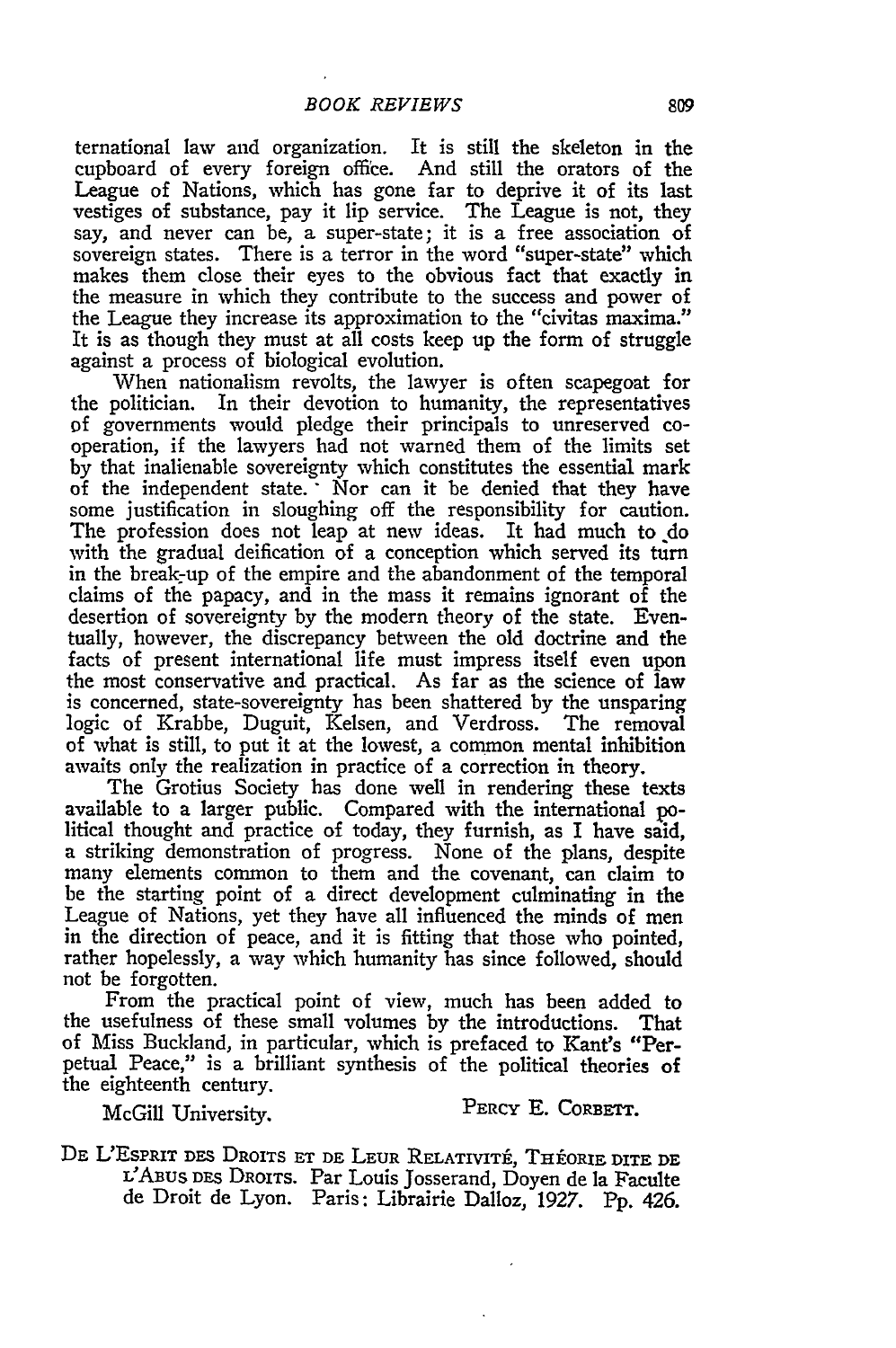This book is an interesting and valuable study of the place of the abuse of rights in the legal system. Primarily a study of French "jurisprudence" (the law laid down in judicial decisions), it also covers "doctrine" (legal writings or legal science), and contains sufficient material from foreign codes and statutes to constitute an essay in comparative law. The author traces the vitiating effect of abuse in connection with the exercise of ownership, the enforcement of security rights, the recourse to litigation, the rights within the family, contractual rights, individual and collective liberty, the exercise of public or administrative powers, and in the operation of private and public international law. Under each of these heads judicial decisions or legislative acts are presented tending to show an inclination to condition the recognition of rights upon the legitimacy of the underlying spirit and motive. This material is made to serve as a basis for a comprehensive theory of abuse, the abusive act being illicit as distinguished from the illegality of the tort, and also as distinguished from acts of "excess," of which the most typical illustrations are found in the law of trade nuisances.

It is the apparent belief of the author that it is possible to build on the doctrine of abuse a general theory of a limitation of rights by enforced subservience to their true social function, and that there are only a few specific rights emancipated from this subserviency, which. in a sense constitute anomalies in the legal system (see s. 306, 307, pp. 389-91); that while apart from these it is true that the law recognizes self-regarding rights (droits *.* esprit 6goiste), this recognition is in itself (in accordance with Jhering's theory) an instrument of social utility, which is most effectively advanced by the self-interest of individuals.

A detailed comment upon or criticism of the author's elaboration of his views would require an equally elaborate examination of the theory of individual rights; but a few general observations may be offered.

There are large sections of the law which operate entirely with rights inherently qualified by purposes which they serve. This is preeminently true of public law and of administrative powers, and under our doctrine of constitutional law the same may even be predicated, to an as yet undefined extent, of legislative powers; it is of course also true of all rights which are in the nature of trusts. The nineteenth century has witnessed the almost complete transformation of family rights in Anglo-American law from self-regarding rights into rights held in trust. The French law remains more archaic in this respect, and the judicial correction of one of its extreme anomalies-the power of the father to demand the imprisonment of his child-furnishes Mr. Josserand with one of his illustrations of the recognition of the doctrine of abuse; on the other hand our law of breach of promise is more archaic than the civil law. In all cases in which legal doctrines recognize specifically the elements of good or bad faith, of malice or of privilege, rights are correspondingly qualified;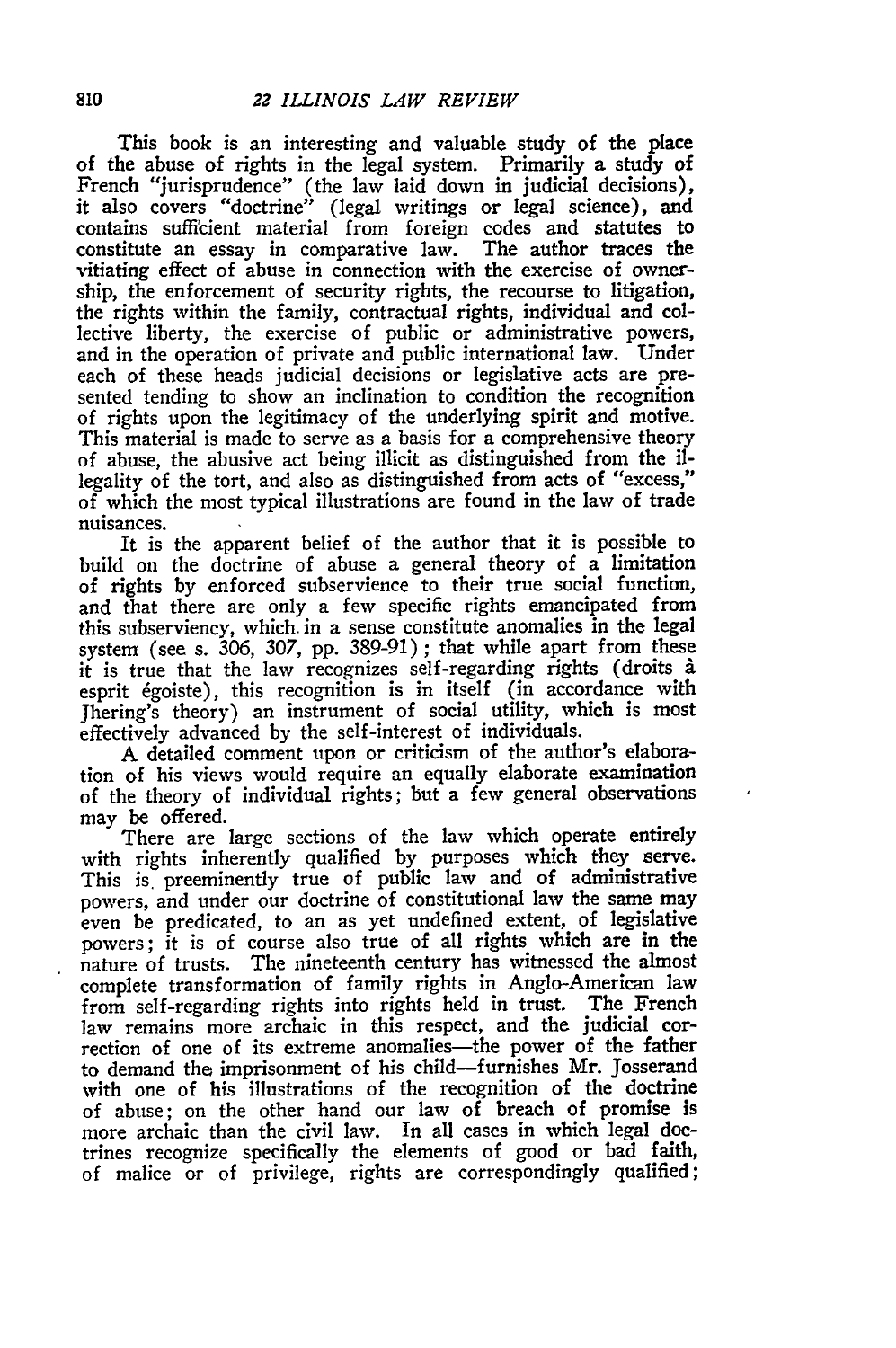many, if not all, specifically equitable doctrines preclude the abusive exercise of rights; probably this is also true of the law of easements; under the German Civil Code all contractual obligations are to be interpreted in accordance with the principle of good faith. This would not prevent many creditor-rights from being absolute, and in principle absolute are also the rights of ownership, and many rights of liberty, particularly the right, in the absence of special obligation, to refuse or to terminate relations with others. The development of the law (e. g., in connection with air navigation) may specifically limit some of these rights, without otherwise impairing their absolute character. Now it is only in connection with these absolute rights that the problem of abuse presents itself as a possible general qualifying principle, and it presents itself in two forms.

In the first form the problem may best be stated by asking the question whether section 226 of the German Civil Code should bq recognized as a general principle of law. This section provides that the exercise of a right is not permitted where the only purpose of the exercise can be to injure another. In appearance at least this states a principle more definite than section 826, quoted by Josserand as a companion provision, to the effect that any intentional doing injury to another in a manner contra *bonos mores* creates an obligation to indemnify-a provision which permits the elaboration of guiding principles without stating one. Section *226* clearly identifies abuse with malice and very properly outlaws it. But is not the practical value of such a principle so limited as to be almost negligible? Pure malice does not present a typical situation in the scheme of human relations, and while occasionally the problem may present itself, its solution one way or another is of merely theoretical interest, and would hardly justify the writing of a book.

**A** worth-while theory of rights will test them **by** the reaction of the law to typical situations, and a doctrine of abuse is sure to be stretched to cover these. Mr. Josserand does this when he concedes **(p. 313)** that it would be better to speak of a misdirection (détournement) than an abuse of rights. In administrative law we speak of an abuse of discretion whenever discretion is perverted to other than legal ends. But in practically every case these extra-legal ends are, in the eyes and in the conscience of the administrative agent, justifiable and praiseworthy ends; unfortunately the public policy which he pursues is not that of the statute from which he derives his power, as the statute is interpreted **by** the court. So the typically important situations in which the so-called abuse of rights comes in question are those in which there is a **cash** of reciprocally conflicting social, or of conflicting social- and individual interests.

In the law of public utilities we have witnessed, in the course of a generation, the transformation of business rights into functions of service, and a **few** elastic terms give official commissions